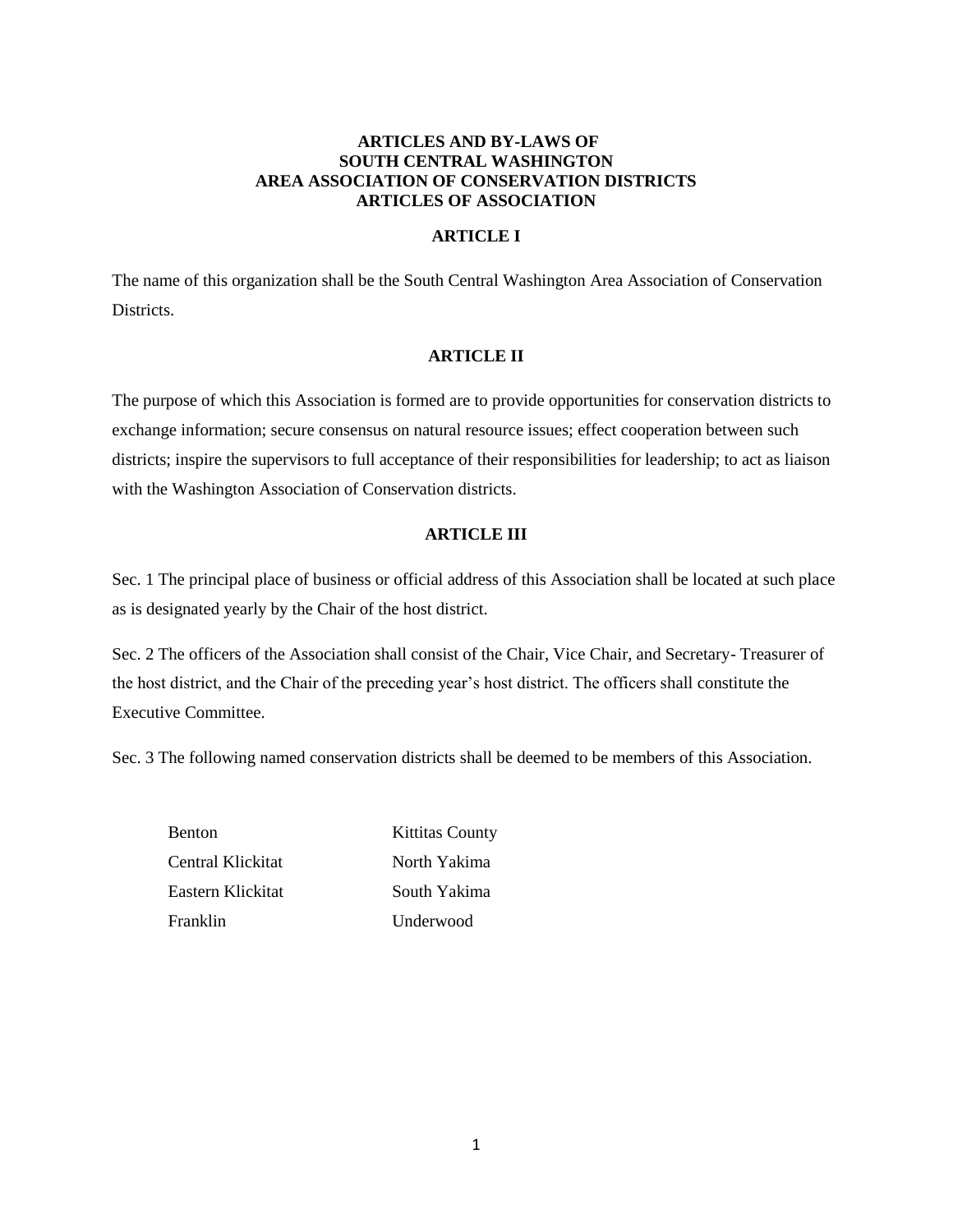#### **BY-LAWS**

## **OF**

# **SOUTH CENTRAL WASHINGTON AREA ASSOCIATION OF CONSERVATION DISTRICTS**

# **ARTICLE I**

The purposes for which this Association is formed are as set forth in the second article of the Articles of Association.

# **ARTICLE II**

#### **Members**

Sec. 1 Every conservation district named in Section 3, Article III, of the Articles of Association shall be deemed to be a member of this Association.

Sec. 2 There shall be voting members. Voting members shall be current elected and appointed, and any associate supervisors of a conservation district.

Sec. 3 There shall be honorary members. Honorary members shall be the Area Conservationist (NRCS), District Conservationists (NRCS), County Agents, and such other individuals as may be selected by the Executive Committee. Honorary members shall have no vote or voice in the business of the Association.

# **ARTICLE III**

#### Meetings of Members

Sec. 1 Regular meetings of this Association shall be held annually at a time and place designated by the Executive Committee.

Sec. 2 Each district shall be officially notified at least fifteen days in advance of the time and place of each meeting.

Sec. 3 Special meetings may be called by the Chair of the host district at the consent of the Executive Committee.

Sec. 4 Notice of special meetings shall state time, place, and purpose of the meeting and shall be mailed to each district of the Area Association at least fifteen days prior to such meetings.

Sec. 5 A quorum shall consist of the voting members present.

Sec. 6 Host District shall host the annual meeting with no reimbursement except for a meeting registration fee.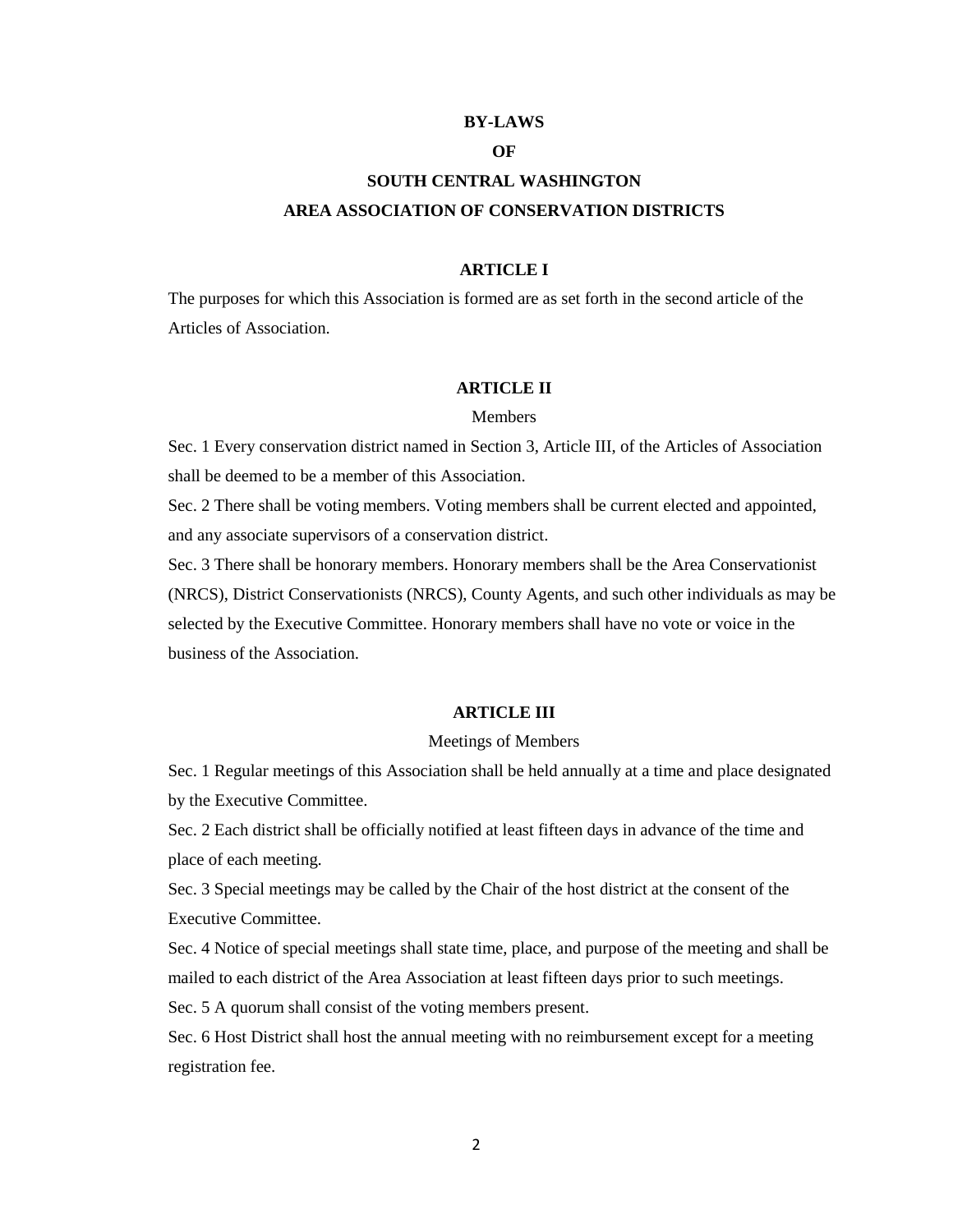#### **ARTICLE IV**

## **Officers**

Sec. 1 Officers of the Association shall consist of the Chair, Vice Chair, and Secretary- Treasurer of the host district, and the Chair of the preceding year's host district..

Sec. 2 The officers, other than the Chair of the preceding year's host district, shall consist of the officers of the next year's host conservation district in the following order of rotation:

| 1. Benton            | 5. Kittitas County |
|----------------------|--------------------|
| 2. Central Klickitat | 6. North Yakima    |
| 3. Eastern Klickitat | 7. South Yakima    |
| 4. Franklin          | 8. Underwood       |

Sec. 3 Each officer for the next year shall take office after the annual meeting of the Washington Association of Conservation Districts and shall serve until the next annual meeting of that Association.

## **ARTICLE V**

Area Director of the Washington

Association of Conservation Districts

Sec. 1 The Area Association shall elect two representatives to the Washington Association of Conservation Districts who will sit on the WACD Board of Directors representing the South Central Washington Area Association of Conservation Districts.

Sec. 2 The term of office shall be for a period of 2 years.

Sec. 3 Should an area representative be unable to serve his/her complete term, a representative shall be appointed by WACD from a recommendation received from the area Executive Committee.

# **ARTICLE VI**

## Duties of Area Director

Sec. 1 To assist the officers of the Washington Association of Conservation Districts in carrying out the goals, objectives, and program activities of the WACD.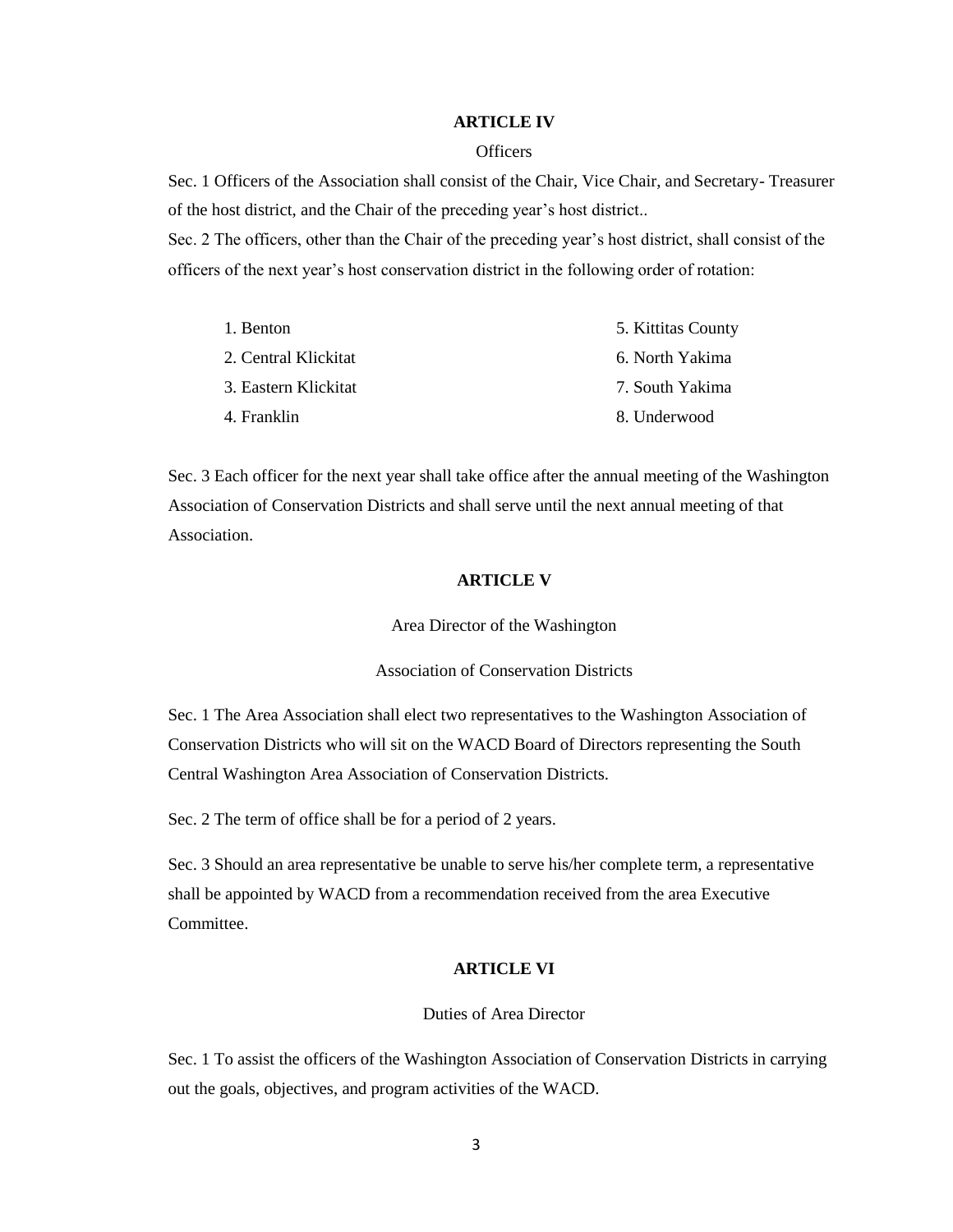Sec. 2 The Area Director shall bring to the members of the South Central Washington Area Association such recommendations as are adopted by the WACD, and bring to the WACD Executive Committee any problems or opportunities of local nature for which they request assistance from WACD.

Sec. 3 The Area Director shall provide the WACD a copy of their Articles and By-Laws and a copy of the minutes of every regular and special meeting.

Sec. 4 The Area Director is encouraged to attend a regularly scheduled meeting of each conservation district in the Area once a year. Members of individual conservation districts are advised to invite the Area Director to meetings of special interest, seek counsel, present issues, and to extend such courtesies as will facilitate such communication.

Sec. 5 The Area Director shall encourage each district in the Area to meet the dues quota to the Area, State, and National associations and be responsible for the explanation of the value of conservation district associations.

## **ARTICLE VII**

#### Executive Committee

Sec. 1 The Executive Committee shall consist of four members; the Chair, Vice Chair, and Secretary-Treasurer of the host district, and the Chair of the preceding year's host district.

Sec. 2 When an Area Director is unable to attend a meeting of the WACD officers and directors, the Area Director shall designate a member of the Executive Committee as his/her alternate.

Sec. 3 The Executive Committee shall constitute the governing body of this Association between regular and special meetings.

# **ARTICLE VIII**

# Duties of Chair of the Host District

Sec. 1 The Chair of the host district shall preside at all meetings of this Association and the meetings of the Executive Committee, and shall be the executive head of this Association.

Sec. 2 The Chair of the host district shall call a meeting of the members of this Association at least once during the year of his/her term.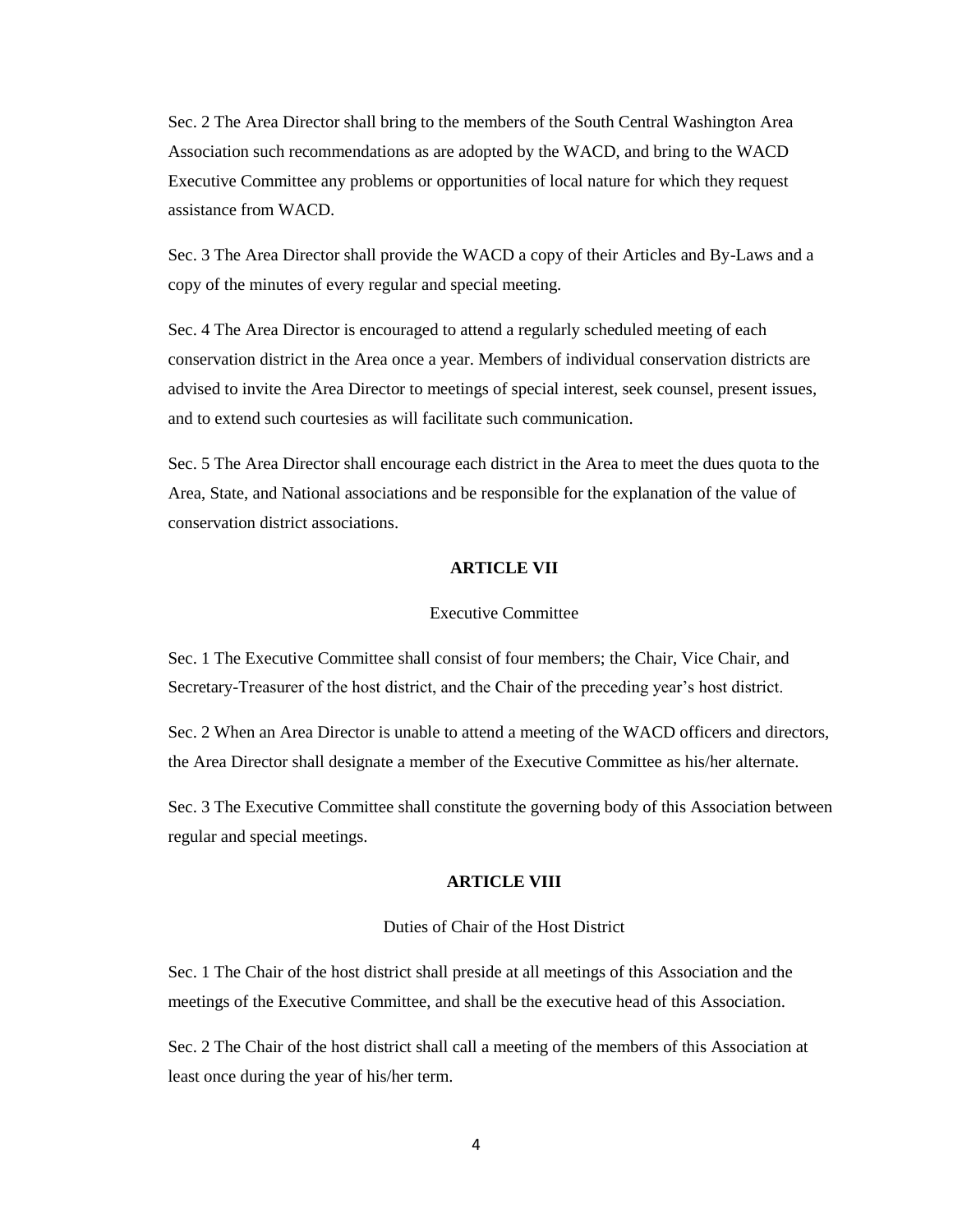Sec. 3 One meeting shall be held prior to the annual meeting of WACD, the date for which shall precede November 10.

# **ARTICLE IX**

## Duties of Vice Chair of the Host District

The Vice Chair shall perform the regular duties of the Chair in his/her absence or when the Chair is unable to serve.

#### **ARTICLE X**

Duties of Secretary-Treasurer of the Host District

Sec. 1 The Secretary-Treasurer of the host district shall arrange for the keeping of the official minutes for the Association and the Executive Committee. The Secretary-Treasurer shall furnish to the membership of this Association complete information pertaining to official actions of the Association.

Sec. 2 The Secretary-Treasurer shall receive and account for any and all monies paid into the treasury of this Association and shall disburse such monies as directed so to do by the Chair of the host district or the membership.

# **ARTICLE XI**

#### Dissolution

Sec. 1 No part of the net earnings of the Association shall inure to the benefit of any representative of the Association, officer of the Association, or any private individual (except that reasonable compensation may be paid for services rendered to, or for, the Association affecting one or more of its purposes), and no representative, or officer of the Association, or any private individual shall be entitled to share in the distribution of any of the corporate assets on dissolution of the Association.

Sec. 2 Upon dissolution of the Association or the winding up of its affairs, the assets of the Association shall be distributed exclusively to charitable, religious, scientific, testing for public safety, literary, or educational organizations which would then qualify under the provisions of Section 501(c)(3) of the Internal Revenue Code and its regulations as they now exist, or as they may hereafter be amended.